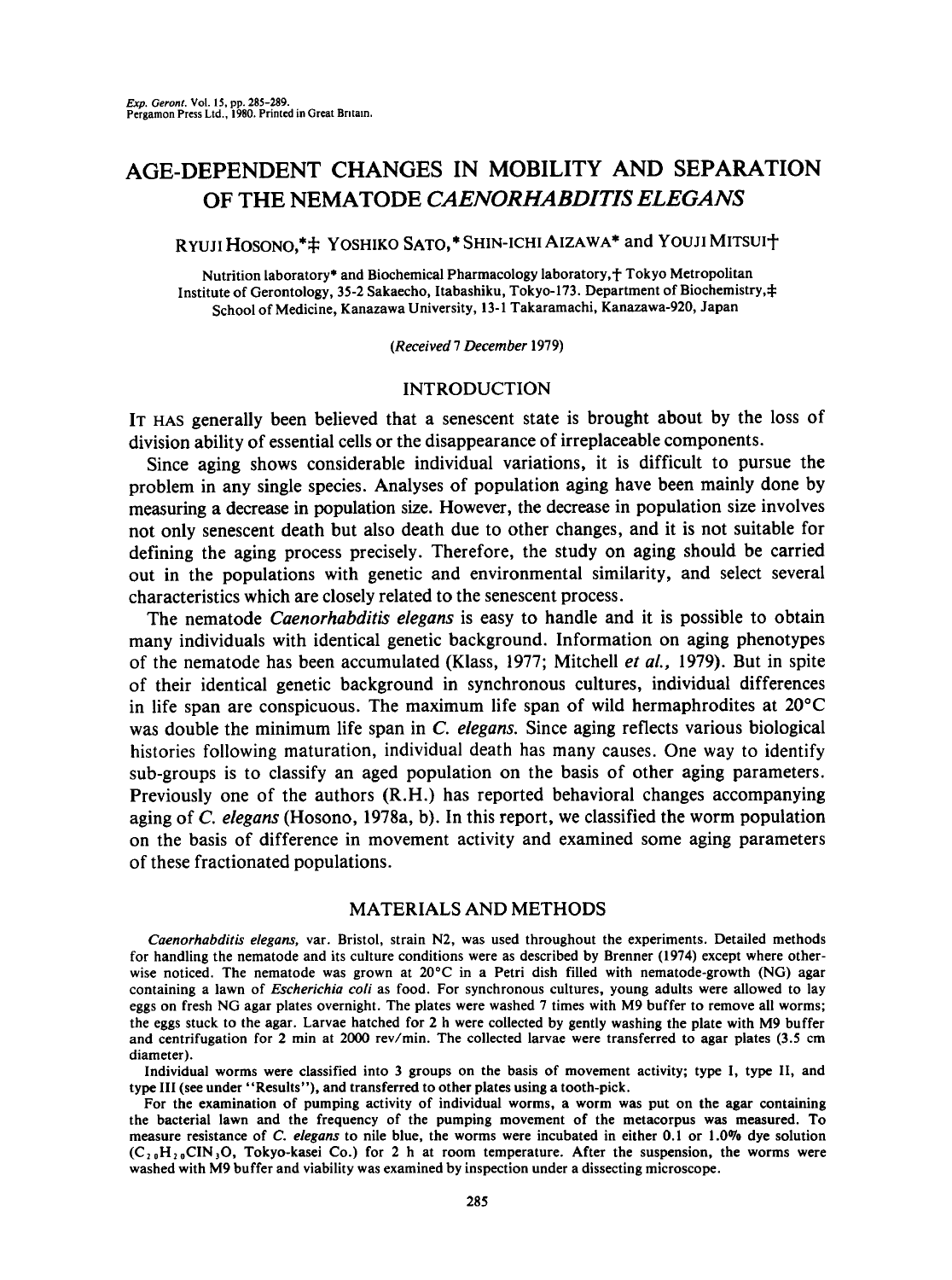## RESULTS

To follow the viability of the hermaphrodite *C. elegans,* newly hatched larvae were grown on NG agar plates. A typical pattern of the survival curve is shown in Fig. la. The worms died between 6 and 23 days after the hatch with a mean life span of 13 days. The primary reason for this large variation among individuals is unknown. As a parameter of aging, the undulatory movement of worms on the agar was used; mobility was classified into three groups. Type I: worms progress with rhythmic sinusoidal movement. Type II: worms are able to progress, but their movement is irregular and not active. Type III: worms are unable to progress, but move their head or shrink their bodies in response to a gentle touch with a tooth-pick. Worms not responsive to the stimulus were scored as dead. The solid symbols in Fig. 1a represent the  $\%$  distribution of type I, II, and III over the



FIG 1. The survival curves ol C'. *elegans* at 20°C. (a) The nematodes were grown synchronouqy on NGM 3-cm Petri plates and transferred daily to fresh plates. Worms constituting the population were classified based on the movement activity. The open symbol  $(\bigcirc)$  gives the survival of the whole population, and closed symbols give the frequency distribution of type I ( $\bullet$ ), type II ( $\bullet$ ) and type III ( $\bullet$ ) worms over the total surviving worms. The starting number of worms tested was 200. (h) The residual survival curves of type I ( $\bullet$ ), type II ( $\bullet$ ) and type III  $(A)$  worms from the 8-day old population. The number of type I, II and III worms were 20, 38 and I00 at the traetlonatlon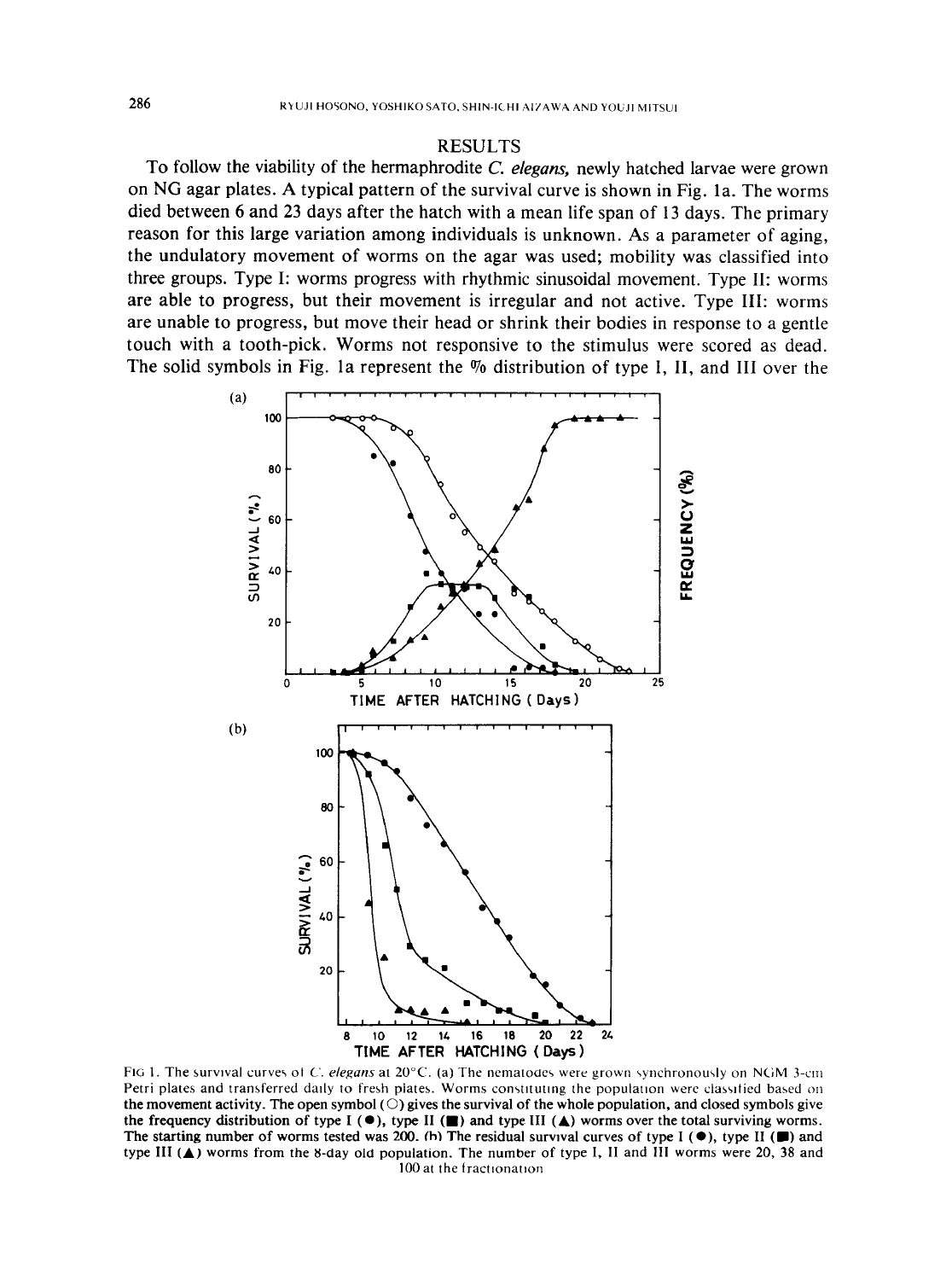total survival worms. It is obvious that the population of type I worms decreased almost parallel with and in advance of the decrease in the total viability, and that the senescent processes in the nematode progress in order of types I, II, and III.

In order to know the remaining life spans of each type, 8-day old worms were separated on the basis of their movement phenotype, and their viability were followed (Fig. lb). The mean life spans of type I, II and III worms were 7-8, and 1-2 days, respectively. Thus, the mean duration of type II state was estimated to be 1-2 days.

|                     | Frequency of sinusoidal waves (Number/30 s) |                                         |
|---------------------|---------------------------------------------|-----------------------------------------|
|                     | 8-day old worms                             | 11-day old worms                        |
| Type I              | $30.3 \pm 6.2 (n = 12)$                     | $25.1 \pm 8.0 (n = 9)$                  |
| Type II<br>Type III | $26.1 \pm 4.6 (n = 11)$<br>0 $(n = 6)$      | $25.7 \pm 6.6 (n = 11)$<br>0 $(n = 12)$ |

TABLE l. THE ACTIVITY OF THE S|NUSOIDAL MOVEMENT OF AGED *C. ELEGA NS* 

Worms were transferred from NG agar to M9 buffer and the frequency of the sinusoidal wave was counted under a dissecting microscope (Hosono, 1978b). n, number of worms assayed.

The physical movement mentioned above is closely related to the sinusoidal movement along the worm's body. In young adult nematodes (60 h in  $20^{\circ}$ C-growth), the frequency of the sinusoidal movement in liquid media was maximum (54/min); the frequency decreased with age (Hosono, 1978b). When the activity of the sinusoidal movement in three types of 8-day and 11-day old worms was compared, the frequencies of type I and II worms were approximately half of the maximum level, whereas no movement was observed in type III worms.

Properties of each movement phenotype were also compared with other criteria. *C. elegans* has a muscular pharynx consisting of two expansions, a metacorpus and a terminal bulb. After the larval stages, the worm sucks foods by rhythmic constrictions of the pharynx, called pumping movements, grinds them and sends them into the intestine. As seen in Fig. 2, the pumping frequency of pharynx increased up to 80 h after hatching



FIG. 2. Changes in pharyngeal pumping rate with age.  $\bigcirc$ ; type I,  $\bigtriangleup$ ; type III worms. Differences in movement phenotype in larval and young adult age  $(\bullet)$  were not observed. Each value represents a mean value from seven worms, and standard deviation is indicated by the vertical bar.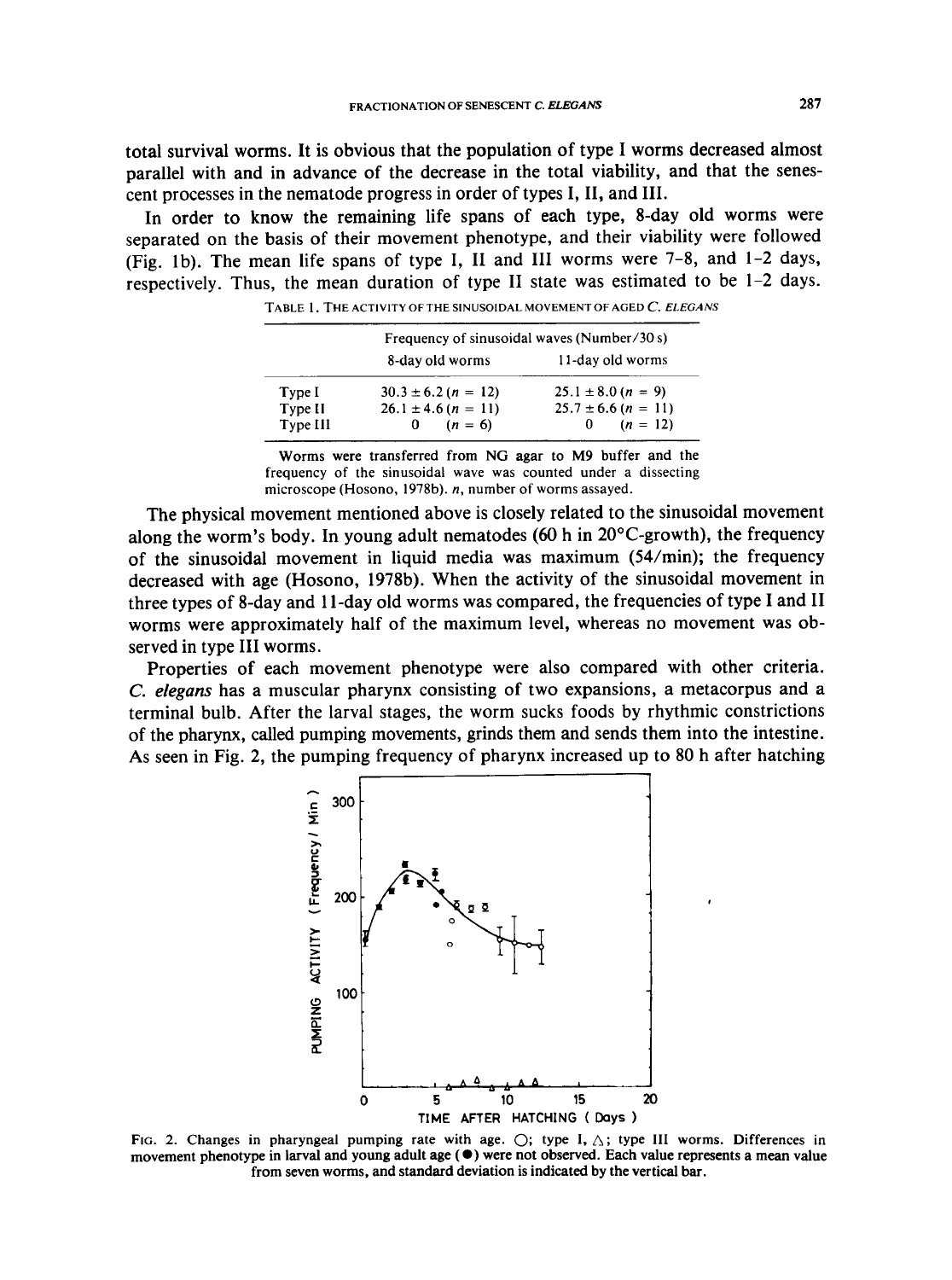in parallel with growth. Although the pumping activity decreased thereafter, the frequency was maintained a level two-thirds of maximum in type I worms. Type II worms, however, lost their ability to move their pharynx.

For ecological study, several dyes have been used to distinguish dead from living nematodes (Ogiga and Estey, 1975). We found nile blue has a nematocidal effect. The effect was more severe in newly hatched larvae and aged lethargic worms than in healthy adult. The sensitivity of aged *C. elegans* to the dye is shown in Table 2. Type I worms were completely resistant when exposed to nile blue solution for 2 h. Type 1I was viable in 0.1% nile blue solution, but 20–30% of the type lost their viability in the 1.0% solution. All the type III worms were killed in the 1.0% nile blue solution.

|            | Percent survival |             |
|------------|------------------|-------------|
|            | 111 0.1% NB      | 1n. 1.0% NB |
| 8-day old  | Type I<br>- 100  | 100         |
|            | Type II 100      | 70          |
|            | Type III<br>20   | 0           |
|            | Type I<br>100    | 100         |
| 11-day old | Type II 100      | 86          |
|            | Type III 11      | 0           |

TABLE 2. SENSITIVITY OF AGED C. *ELEGANS* TO NILE BLUE (NB)

On the criteria of sinusoidal activity and resistancy to nile blue, any distinction between type I and II was unclear but the distinction between type II and III was apparent, supporting the observation that aging progresses from type I to III in movement phenotype.

# **DISCUSSION**

Senescence shows remarkable individual differences. One test for the study of senescent processes is to classify the population into groups with the same phenotype which age in the same way.

In the present study we have classified worms based on the difference in movement phenotype. As *C. elegans* locomotes by producing sinusoidal waves along its body, it is not difficult to discriminate worms moving abnormally. *C. elegans* becomes sluggish and decreases the frequency of sinusoidal propulsion with age, then gradually loses the ability to move rhythmically, and finally ceases to move at all. Mean life spans of type  $I$ . II and III worms were 7-8, 3-4, and 1-2 days, respectively and type I worms produced type II and type III worms with culture time, while type III worms died soon without producing type I and II worms. Therefore, these three types of worms are not the fixed subpopulations, and aging of nematodes seems to proceed in the order of type I, II and III. It is probable that many intermediate steps exist between type I and III. However, it is difficult to distinguish further differences based on the movement phenotype, unless other aging parameters are also used.

We have previously investigated developmental and aging changes of some behavioral parameters such as sinusoidal movement in liquid (Hosono, 1978b), locomotory movement on the agar plate and feeding which were measured by the incorporation of labelled *E. coli* into acid-insoluble fractions (Hosono, 1978a). These activities increased in